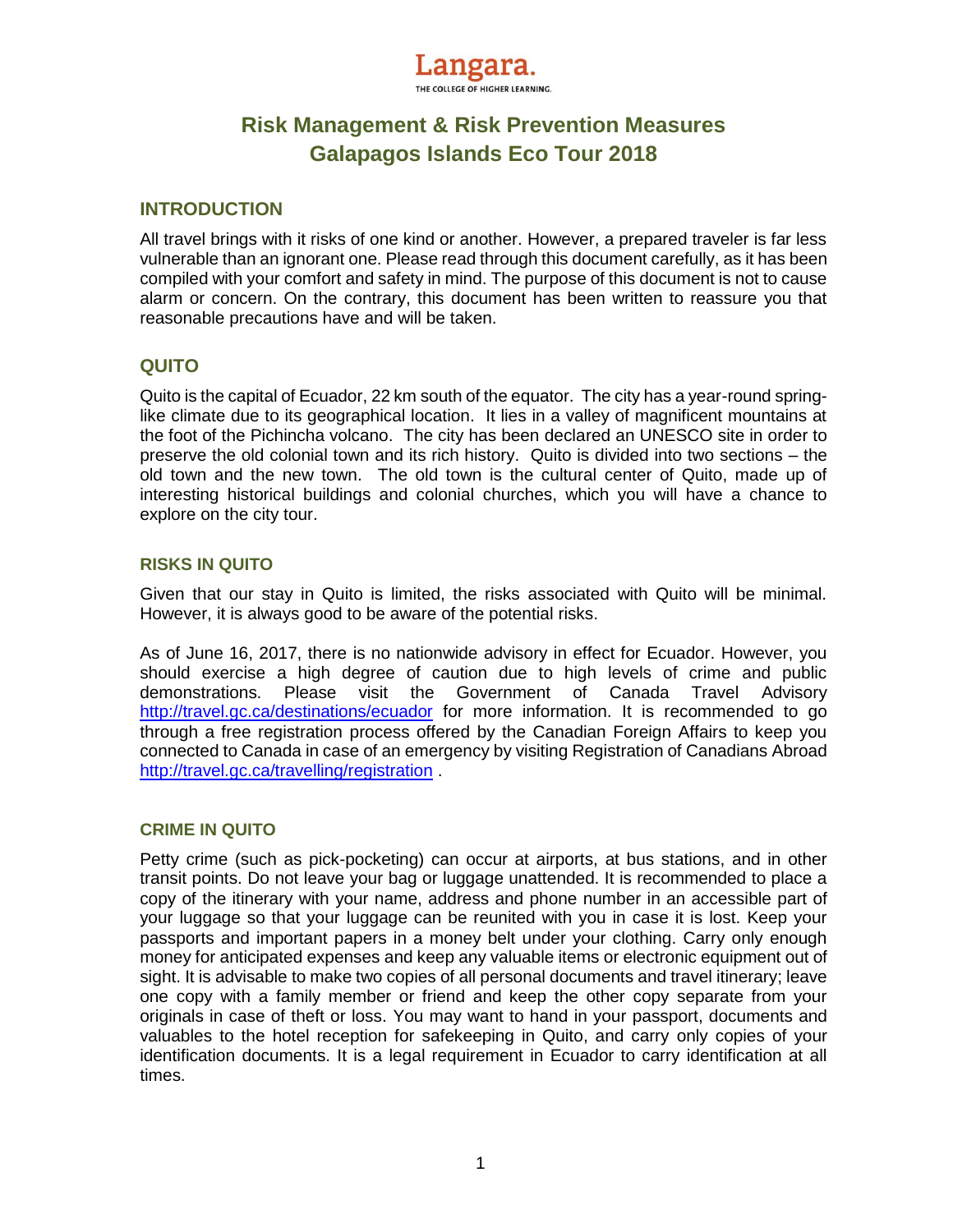### **HEALTH RISKS IN QUITO**

Quito is the second highest capital in the world (2850 meters above sea level). Therefore, altitude sickness may be a problem. Symptoms include headaches, dizziness, dehydration, a pounding heart, breathlessness, upset stomach, and insomnia. The locals drink coca tea, which relieves the symptoms. Drinking a lot helps. Do not overexert yourself, and do not consume alcohol or smoke cigarettes in order to minimize symptoms. Discuss any health concerns with your family doctor prior to the trip.

During your free time in Quito, drink only bottled water and alcoholic beverages that do not contain ice cubes. Eat only well cooked foods; avoid eating salads, and raw fruits and vegetables that have not been properly cleaned. Avoid milk or milk-related products since the milk may not be pasteurized. Some of the diseases that can be transmitted by contaminated foods are typhoid fever and hepatitis A.

Please ensure you have contacted Vancouver Coastal Health Travel Clinic [http://travelclinic.vch.ca](http://travelclinic.vch.ca/) at least six to eight weeks prior to the trip for the most up to date health requirements for travel in Ecuador. The travel clinic appointment phone number is 604-736-9244.

## **GALAPAGOS ISLANDS**

The Galapagos Islands are 960 km west of Ecuador, and thus isolated from all the uncertainties associated with the mainland.

#### **HEALTH RISKS IN GALAPAGOS**

Traveling on boats can result in motion sickness. However, the waters around the Galapagos Islands should be relatively calm in April/May. Therefore, this is not a major concern. It is recommended that you bring Gravol, scopolamine patches, and/or any other medication that you might need (based on the advice of your doctor). Check the compatibility of all motion-sickness medications before the trip; some medications may have bad side effects.

In case of emergencies, there is a pharmacy and a Hospital Republica Del Ecuador on Santa Cruz on Avda Baltra (phone number: 05-252-7439), a Hospital Oskar Jand on San Cristobal in Puerto Baquerizo (phone number: 05-252-0118), and a Centro De Salud #3 on Isabela (phone numbers: 05-252-9181 and/or 05-252-9006).

#### **CLIMATE IN GALAPAGOS**

The temperature in the Galapagos Islands is approximately 26 degrees centigrade in April/May. The Humboldt Current tempers the Galapagos climate, so you will not experience extreme heat. However, sunstroke, sunburn, or heat exhaustion may still occur. Wear protective clothing (for example: a hat and sunglasses) at all times on the boat. Wear a white T-shirt in the water in addition to sun blocks. Make sure the sun block is 100% waterproof so that it remains effective.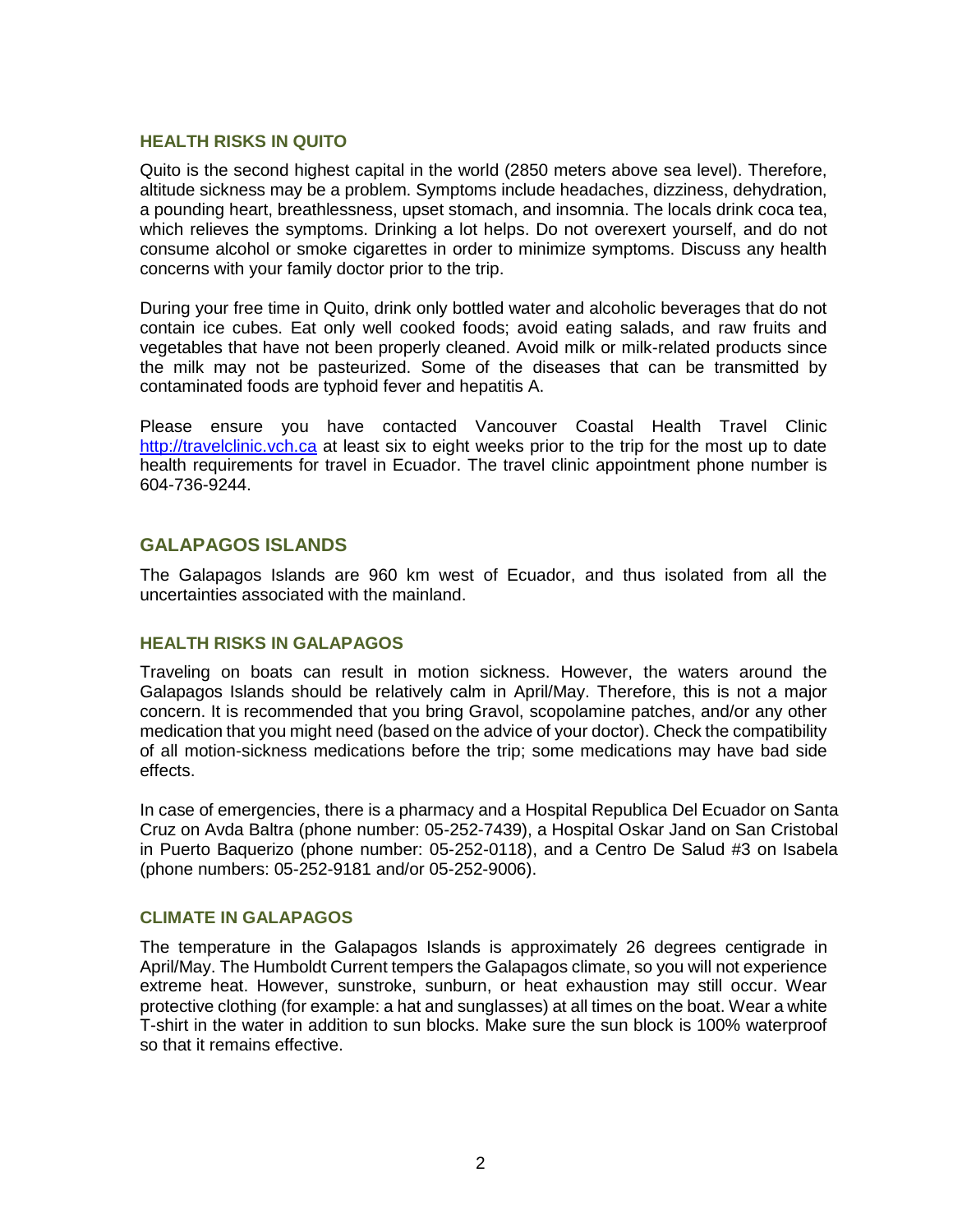#### **BOAT CRUISE IN GALAPAGOS**

We will be cruising on the Archipell catamaran, which has the Safety Management Certificate number DIRNEA-SMC-11-1, issued in accordance with the provisions of SOLAS and is valid until 2015.

Archipell is a first-class boat that has comfortable cabins, private bathrooms, hot water, dining room, two bars, library, air conditioning, safe deposit box, first aid equipment, water purifier, 24 miles Furuno Radar GPS, Satellite Navigator, depth finder, HF-VHF, Valise satellite radio, depth sounder, cell phone, smoke and fire detectors, ABC fire control system, zodiacs and life jackets. There will be nine crewmembers and a naturalist on board to make our stay as pleasant as possible.

The tour involves guided walks around islands, which may involve traversing through rough and forested terrain. Remain close to the experienced naturalist; follow his instructions at all time, and wear robust yet comfortable footwear that are not prone to slippage.

Entering and leaving the water, as well as boarding and leaving the boat entail risks of possible sprains and strains. Be extremely cautious on wet and dry landings; the launch boat (the pangas) can move quite a lot while attempting to disembark. Please wear the life vests provided while riding the pangas to/from the islands at all times. Do not consume alcohol prior to snorkeling or visiting the islands, as this can impair coordination.

## **SNORKELING RISKS IN GALAPAGOS**

The water temperature is approximately 24 degrees centigrade. Wearing a shorty or wet suit is advisable to maximize your comfort in colder waters and lengthen the amount of time spent in the water snorkeling. You can rent a wet suit on the catamaran but bringing your own ensures the best possible fit.

Even though the tour operators will provide snorkeling equipment, it is recommended that you bring your own snorkel and mask since this will ensure the best fit. Your snorkel mask should fit tightly so that it does not leak yet feel comfortable. Do not remove your snorkel and mask before leaving the water. Use contact lenses, which are not prone to damage from contact with salt water. Bring cleansing eye drops in your personal medical kit.

Put on all your equipment before entering the water. Do not take your equipment off - except for fins - before re-boarding the dinghy. While snorkeling, constantly check for the position of the boat and other snorkelers. Remain within 30 meters of the boat at all times. When getting on and off the dinghy, stay away from the outboard motor, which is located on the stern - never approach the dinghy from the stern. Leave the water immediately when you feel cold or uncomfortable in any way. Signal for help if you feel alarmed, have difficulty staying afloat or swallow excess seawater.